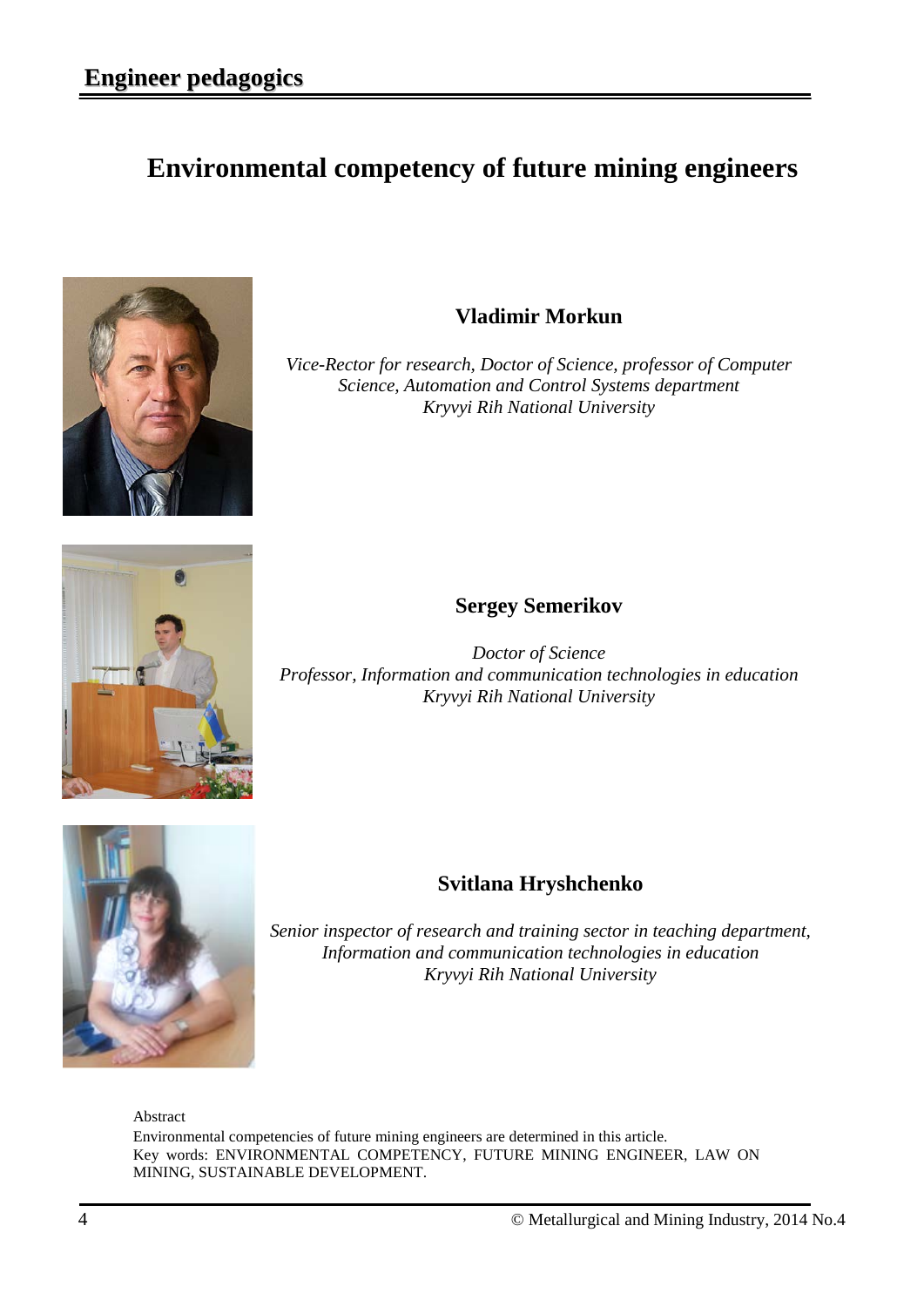The main regulatory document determining the judicial and basic arrangements for the activity of mining engineers concerning mining works performance, securing emergency protection of mining plants, establishments and organizations is the Law on mining of Ukraine [1, article 5].

A.M. Khasna [3] considers the contribution of the principals stated in the article 7 of the Low on mining of Ukraine into social, economical, ecological and technical development as the function of sustainable development – model of resource use, focused on the satisfaction of human's wants when preserving of the environment in such a way, that all these wants could be satisfied not only by current generations but also by future ones. In such a way state policy in mining industry focused on the sustainable development of mining industry, science and education.

The main environmental requirements in the field of mining works, prevention of ill effect of mining works and securing of ecological safety during mining works is not only a subject matter of certain articles of the Low on mining of Ukraine, but also obligate constituent of preparation of environmentally competent mining engineer [4; 5; 6].

The results of determining and analysis of environmental competence of future mining engineer are given below.

N.M. Bibik determines competence as "estranged from the subject predetermined social norm (requirement) for educational attainment…, necessary for its qualitative and productive activity in certain field, i.e. socially fixed result" [2, 409]. Precisely in such a way, as predetermined requirement, each of the competences of mining engineer was determined. But "the result of competency acquirement is the competency, which supposes personal characteristic, attitude to the nature of business. Competences may be taken out as real requirements for acquisition of knowledge, work methods, experience of behavior in certain branch of knowledge, qualities of a person, which acts in society" [8, 409].

By definition of DeSeCo specialists ecological sustainability is the basis for key competences of a person connected with his success in society [7, 6]. Consideration of environmental competency is better to fulfill at three levels:

On the educational level of environmental culture and ecological conscienceness (works of S. V. Alekseev, A. V. Gagarin, A. A. Glazachova, L. S. Glushkova, N. V. Gruzdeva, D. S. Ermakov, A. V . Makoedov, S. Yu. Nefedova, N. V. Romeyko, L. M. Titarenko, L. S. Chopenko, Yu. A. Sharonova).

On the obligatory for all professional level of ecological literacy ( works of S. V. Alekseev, A. V. Gagarin, G. M. Galiev, L. S. Glushkova, A. V. Gurenkov, A. M. Dzyatkovskaya, D. S. Ermakov, S. A. Zhdanova, A. N. Zakhlebnyy, K. A. Makarova, N. V. Nasurova, N. Yu. Oleynik, I. V. Petrukhin, L. E. Pistunov, N. V. Romeyko, L. M. Titarenko, V. I. Tomakova, A. L. Khripunova, A. A. Shul'pin).

On the special professional level of environmental competence (works of E. L. Bazarov, V. F. Budnik, L. I. Budnik, G. M. Galiev, A. V. Gagarin, A. A. Litvinova, S. Yu. Nefedova , L. E. Pistunov, A. N. Ryabov, A. L. Khripunov, Yu. A. Sharonova, A. A. Shul'pin).

The carried out analysis gives the possibility to determine *environmental competence of future mining engineer* as personal formation, which includes the acquired during preparation profession-oriented environmental awareness (cognitive component), adopted ways for securing environmentally safe mining works (praxeological component) in the interest of sustainable development (axiological component) and the qualities of socially responsible ecological behavior (sociallybehavioral component) are formed.

By definition, formation of environmental competency of future mining engineer happens during professional education of bachelors, specification 6.050301 "Mining", that is why for determination of environmental competencies we will refer to the components of developed system of socially-personal, instrumental, general scientific, general professional and specially professional competences of future mining engineer (fig. 1.3).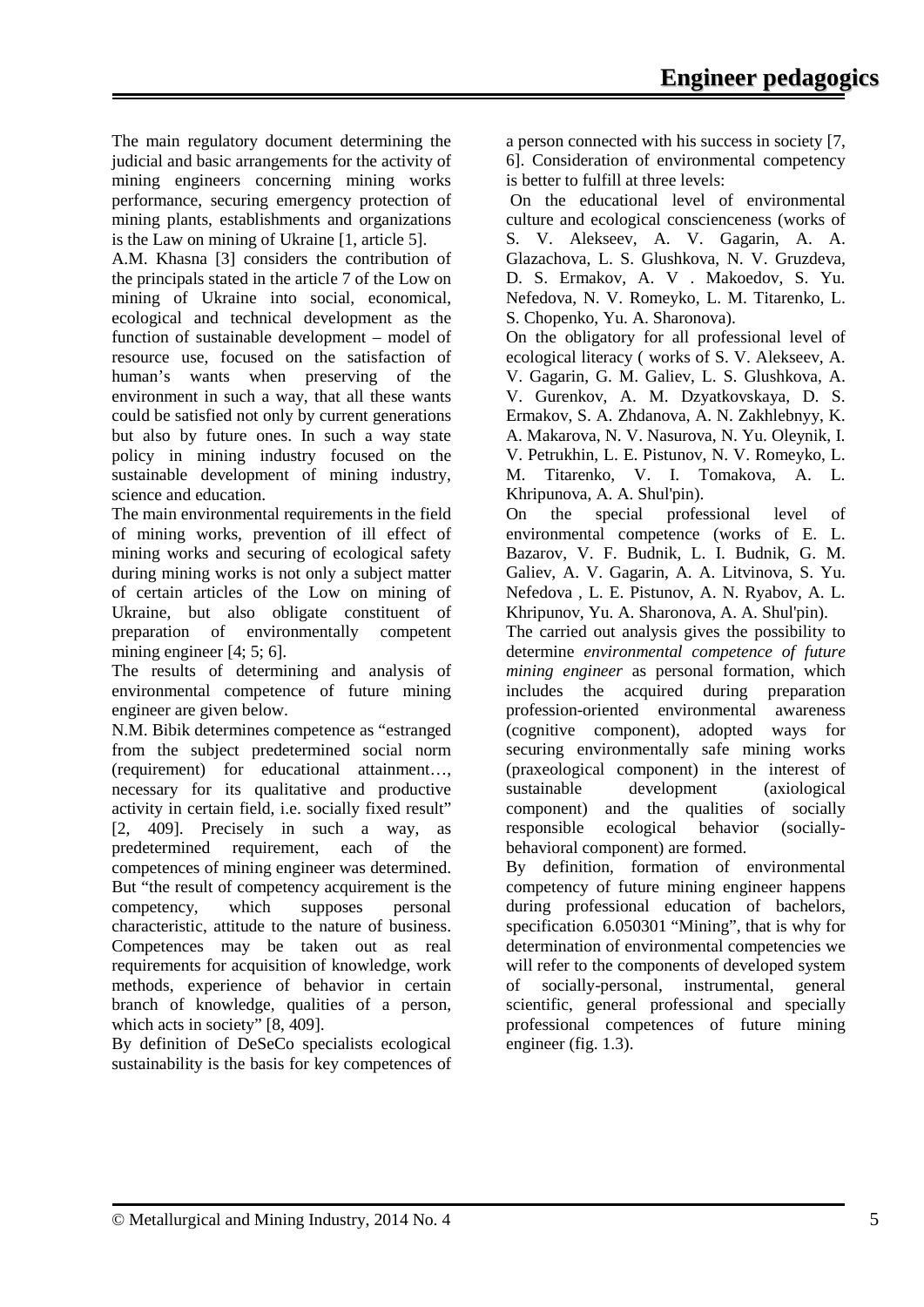

**Figure 3.** Environmental competences of future mining engineer

Summarizing, we would like to mark that environmental competency of future mining engineer – personal education, which comprises the acquired during preparation professionally oriented environmental knowledge (cognitive component), adopted ways for securing environmentally safe mining works (praxeological component) in the interests of sustainable development (axiological component) are foremost, the qualities of socially responsible environmental behavior (sociallybehavior component) are formed.

Formation of environmental competency is fulfilled during acquirement of the following:

Socially-personal competences: understanding and perception of ethical norms of behavior in respect to other people and nature (bioethics principals); ecological literacy;

General scientific competence: deep knowledge in ecology necessary for usage in professional activity;

Generally professional competence: the ability to use scientific lows and means during evaluation

of environmental condition, participate in environmental works, make ecological analysis of events in the field of activity, develop plans on events concerning reduction of manmade load on the environment;

Special professional competence: securing of ecologically balanced activity, working knowledge of reasonable and integrated development of geo-recourses potential.

#### **References**

- 1. Low on mining of Ukraine: Low No 1127-XIV. The Verkhovna Rada of Ukraine. 06.10.1999. Access mode: [http://zakon0.rada.gov.ua/laws/show/112](http://zakon0.rada.gov.ua/laws/show/1127-14) [7-14.](http://zakon0.rada.gov.ua/laws/show/1127-14)
- 2. Bіbіk N. M. Kompetentsii [Competences] Kiev .Yurіnkom Іnter, 2008. P. 409 – 410.
- 3. Hasna A. M. Dimensions of sustainability (2012). *Journal of Engineering for Sustainable*